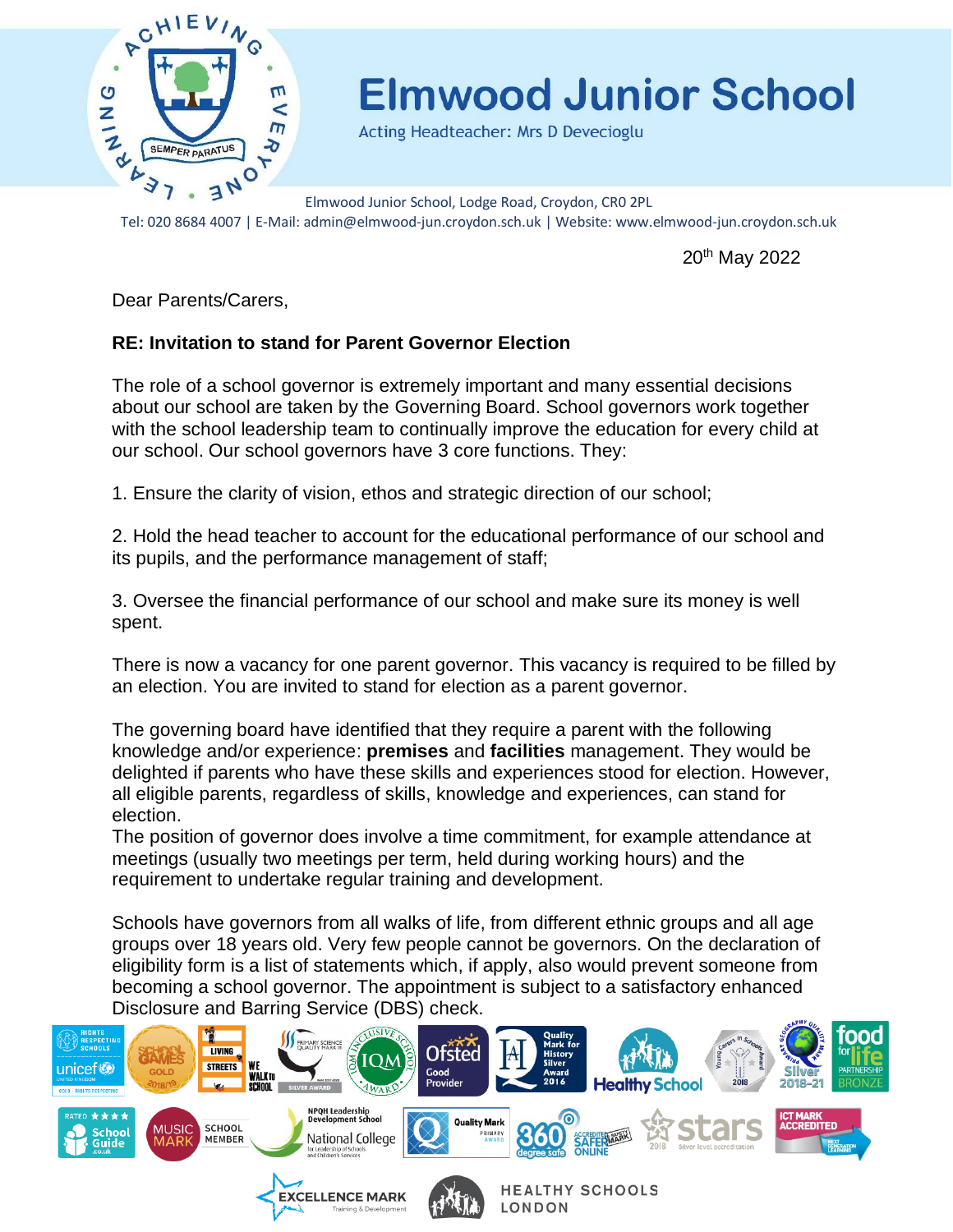

Acting Headteacher: Mrs D Devecioglu

Therefore, if successful, you will be required to allow an application to the DBS for an enhanced DBS check.

If you would like to stand for election as a parent governor, or if you would like to nominate someone else, please complete the relevant section on the nomination form enclosed. If you wish to nominate someone else you will need first need to check that they have a child at this school and that they are willing to be a school governor.

Each person standing for election must prepare a short personal statement stating why they wish to stand for election. These statements will be circulated to parents with the ballot papers. Each person will also need to sign the declarations, as we are committed to safeguarding and promoting the welfare of children, young people and vulnerable adults and expect all staff and volunteers to share this commitment.

Nomination forms, personal statements and declarations must reach me by **3pm on Friday, 10th June**. Any nominations received after this date and time will not be considered. If I receive more than 2 nominations a ballot will be arranged.

Yours sincerely

Mr C Marston **Head Teacher** 

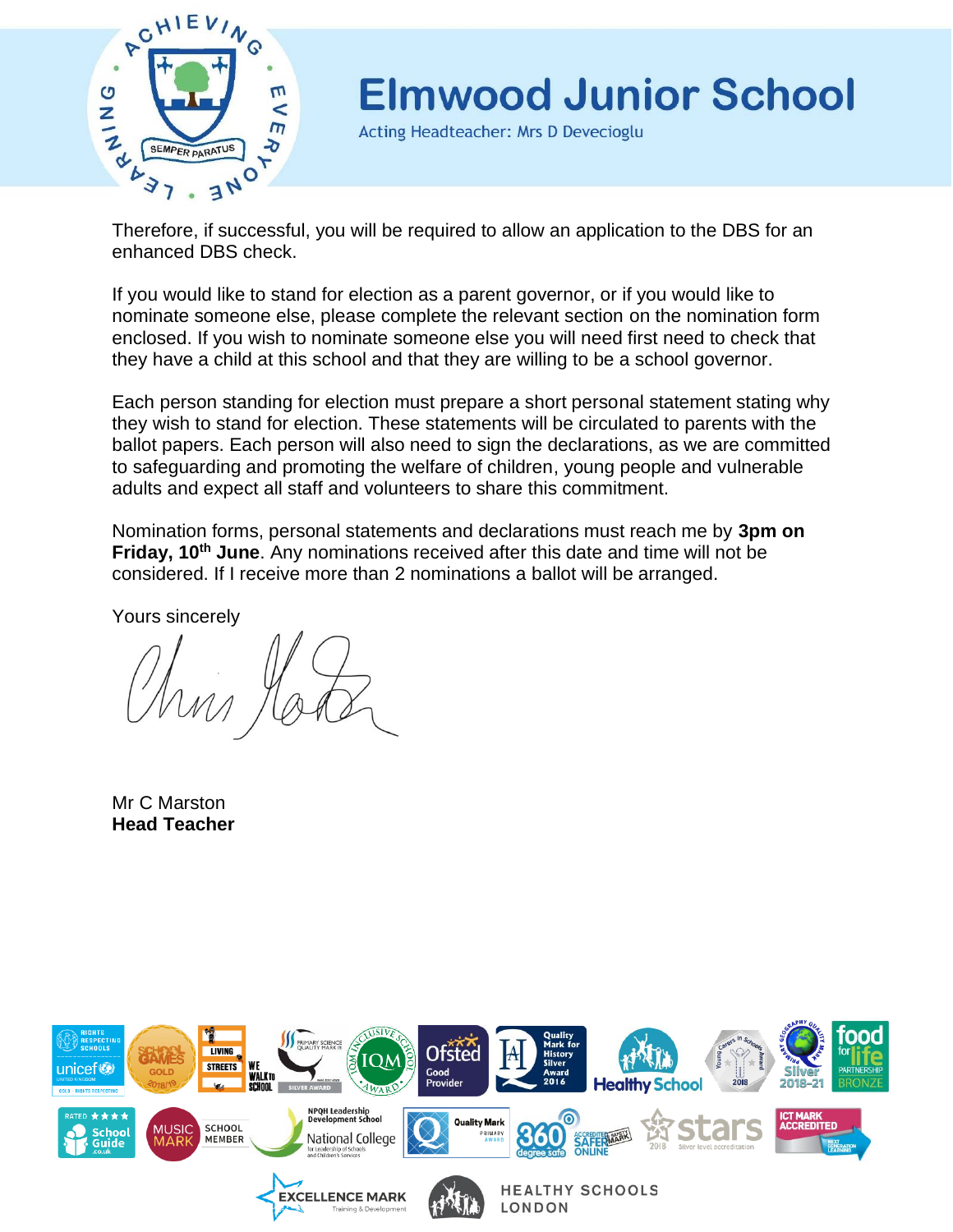

Acting Headteacher: Mrs D Devecioglu

#### **Parent Election Nomination Form**

To nominate yourself please complete Part A.

To nominate someone else complete Part B yourself and ask them to complete Part C.

| Part A                                                                         |  |  |  |  |
|--------------------------------------------------------------------------------|--|--|--|--|
| I wish to stand for election as Parent Governor. My child attends this school. |  |  |  |  |
|                                                                                |  |  |  |  |
|                                                                                |  |  |  |  |

|                     | Part B                                                                                                                                                                                                                               |                                                                         |                               |                                                                        |  |
|---------------------|--------------------------------------------------------------------------------------------------------------------------------------------------------------------------------------------------------------------------------------|-------------------------------------------------------------------------|-------------------------------|------------------------------------------------------------------------|--|
|                     |                                                                                                                                                                                                                                      |                                                                         |                               |                                                                        |  |
|                     |                                                                                                                                                                                                                                      |                                                                         |                               |                                                                        |  |
|                     | Part C                                                                                                                                                                                                                               |                                                                         |                               |                                                                        |  |
|                     | I am prepared to stand for election as parent governor. I have a child at this school                                                                                                                                                |                                                                         |                               |                                                                        |  |
|                     |                                                                                                                                                                                                                                      |                                                                         |                               |                                                                        |  |
| unicef <sup>o</sup> | RIGHTS DIE S Name and class<br><b>SCHOOLS</b><br><b>Ofsted</b><br>LIVING<br><b>IQME</b><br><b>WE</b><br><b>STREETS</b><br>Good<br><b>GOLD</b><br><b>WALKTO</b><br><b>Made 1977 Street</b><br>Provider<br><b>SILVER AWARD</b><br>4WAP | Quality<br>Mark for<br><b>History</b><br><b>Silver</b><br>Award<br>2016 | <b>Healthy School</b><br>2018 | boc<br>≃<br><b>PARTNERSHIP</b><br>2018-21                              |  |
|                     | NPQH Leadership<br>Development School<br>RATED ★★★★<br><b>SCHOOL</b><br><b>MUSIC</b><br><b>School</b><br>National College<br>MEMBER<br><b>MARK</b><br>Guide<br>for Leadership of Schools<br>and Children's Services                  | <b>Quality Mark</b><br>PRIMARY<br><b>AWARD</b>                          |                               | <b>ICT MARK</b><br><b>ACCREDITED</b><br>NEXT<br>GENERATION<br>LEARNING |  |
|                     | <b>EXCELLENCE MARK</b><br>Training & Development                                                                                                                                                                                     | <b>HEALTHY SCHOOLS</b><br>LONDON                                        |                               |                                                                        |  |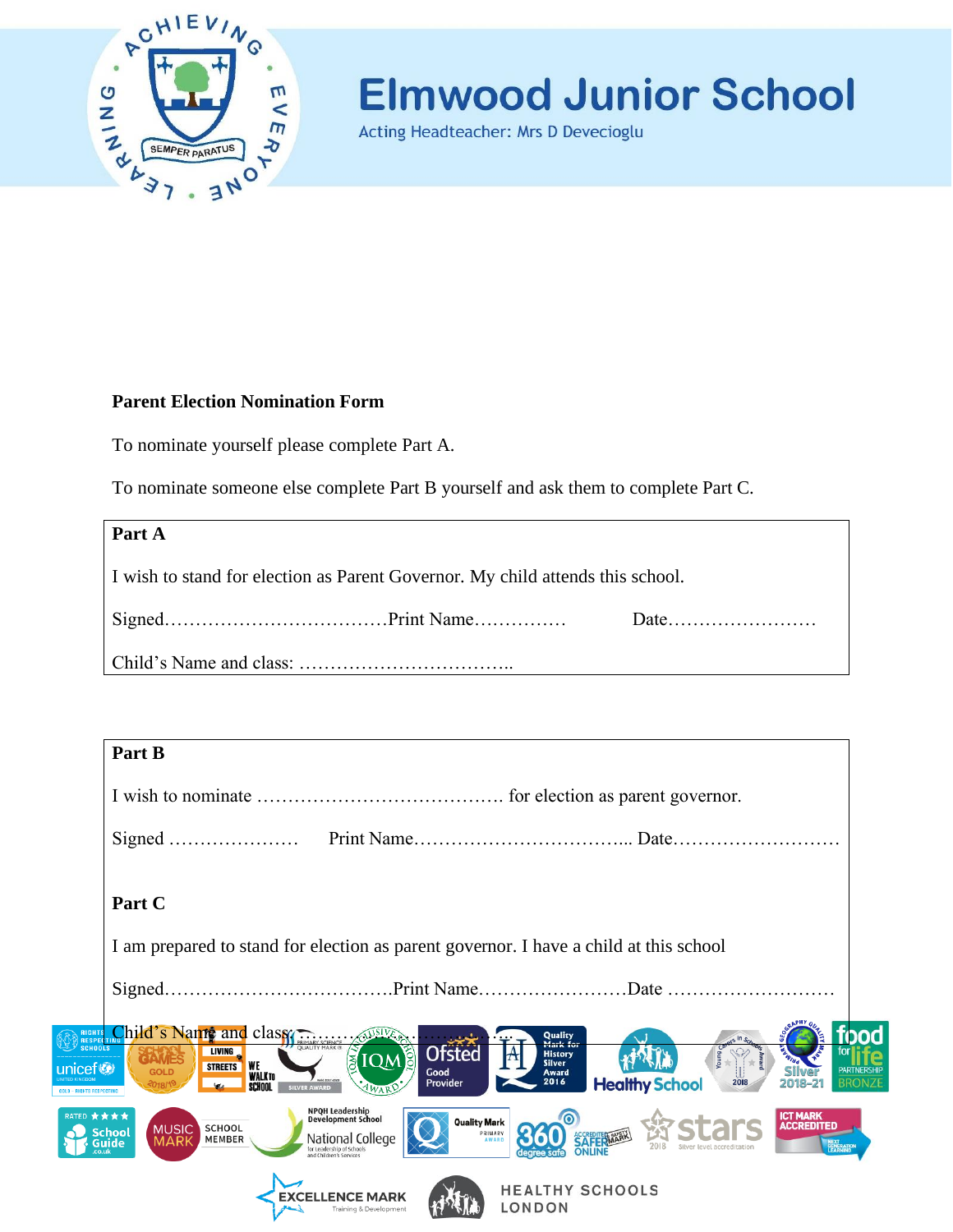

Acting Headteacher: Mrs D Devecioglu

Personal Statement Form

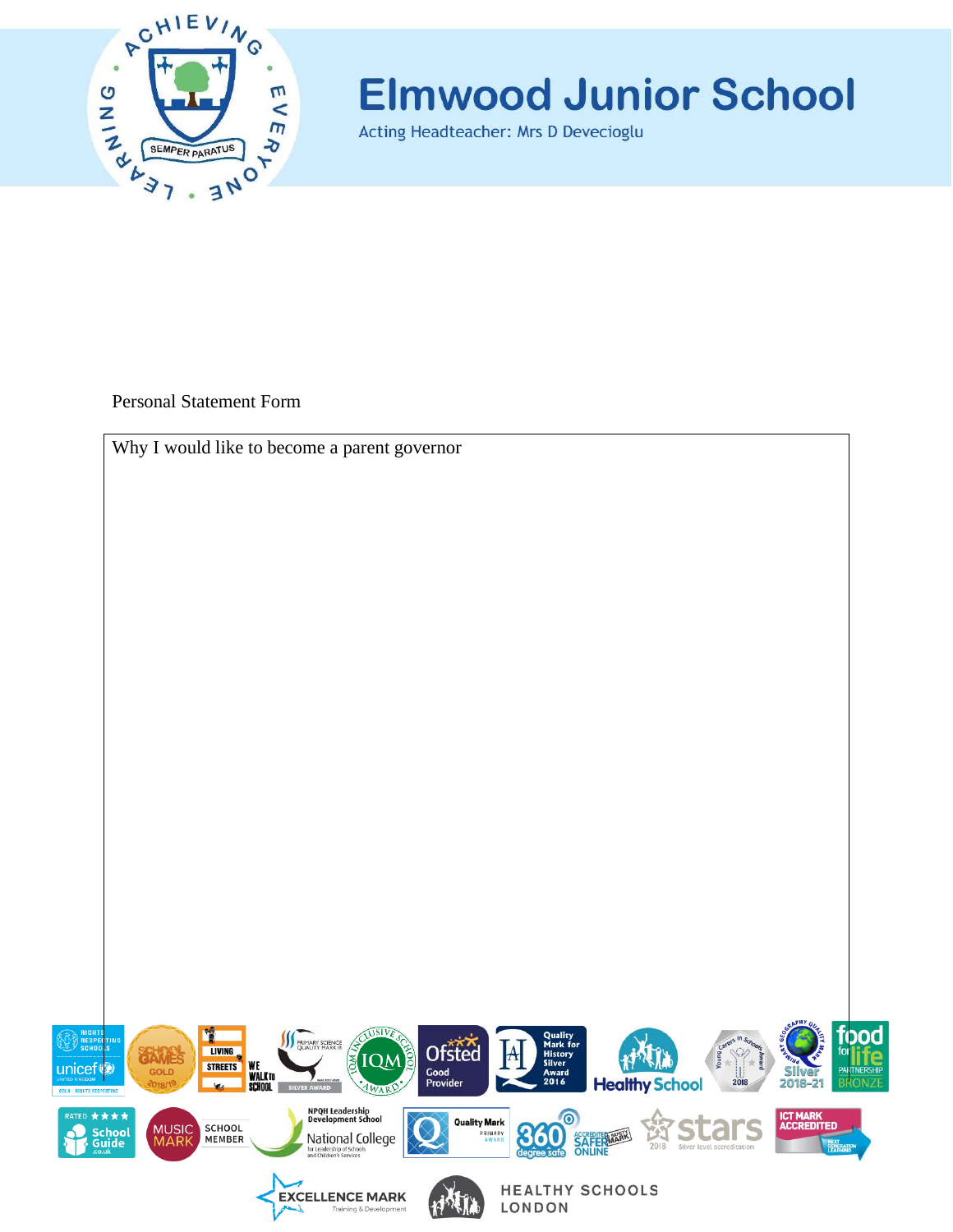

Acting Headteacher: Mrs D Devecioglu

**The declaration of eligibility, the nomination form and the personal statement must be returned to the Head Teacher within the stated timescale**

**Appendix 1A Parent Governor Declaration of Eligibility** (to be completed by all parent nominees of maintained schools)

I declare that I am not disqualified from serving as a school parent governor and that:

- I am aged 18 or over and not a registered pupil at the school.
- I am not an elected member of the local authority.
- I am not paid to work at the school for more than 500 hours in any consecutive 12-month period.
- I do not already hold a governorship of the same school.

• I am not the subject of a bankruptcy restriction order, an interim bankruptcy restriction order, a debt relief restriction order or an interim debt relief restriction order.

• I have not had my estate sequestrated and the sequestration order has not been discharged, annulled or reduced.

• I am not subject to a disqualification order or a disqualification undertaking under either the Company Directors Disqualification Act 1986 or the Company Directors Disqualification (Northern Ireland) Order 2002, or a disqualification order under the Companies (Northern Ireland) Order 2002.

• I am not subject to an order made under section 429(2)(b) of the Insolvency Act 1986 (failure to pay under county court administration order).

• I have not been removed from the office of trustee for a charity: by an order made by the Charity Commission or Commissioners or High Court on grounds of any misconduct or mismanagement in the administration of the charity, for which I was responsible or to which I was privy, or to which my conduct contributed to or facilitated; or under Section 34 of the Charities and Trustees Investment (Scotland) Act 2005 from being concerned in the management or control of any body.

• I have not been removed from office as an elected governor within the last five years.

• I am not included in the list of people considered by the Secretary of State as unsuitable to work with children or young people.

• I have not been subject to a direction of the Secretary of State under section 142 of the Education Act 2002 or section 128 of the Education and Skills Act 2008.

• I am not barred from any regulated activity relating to children.